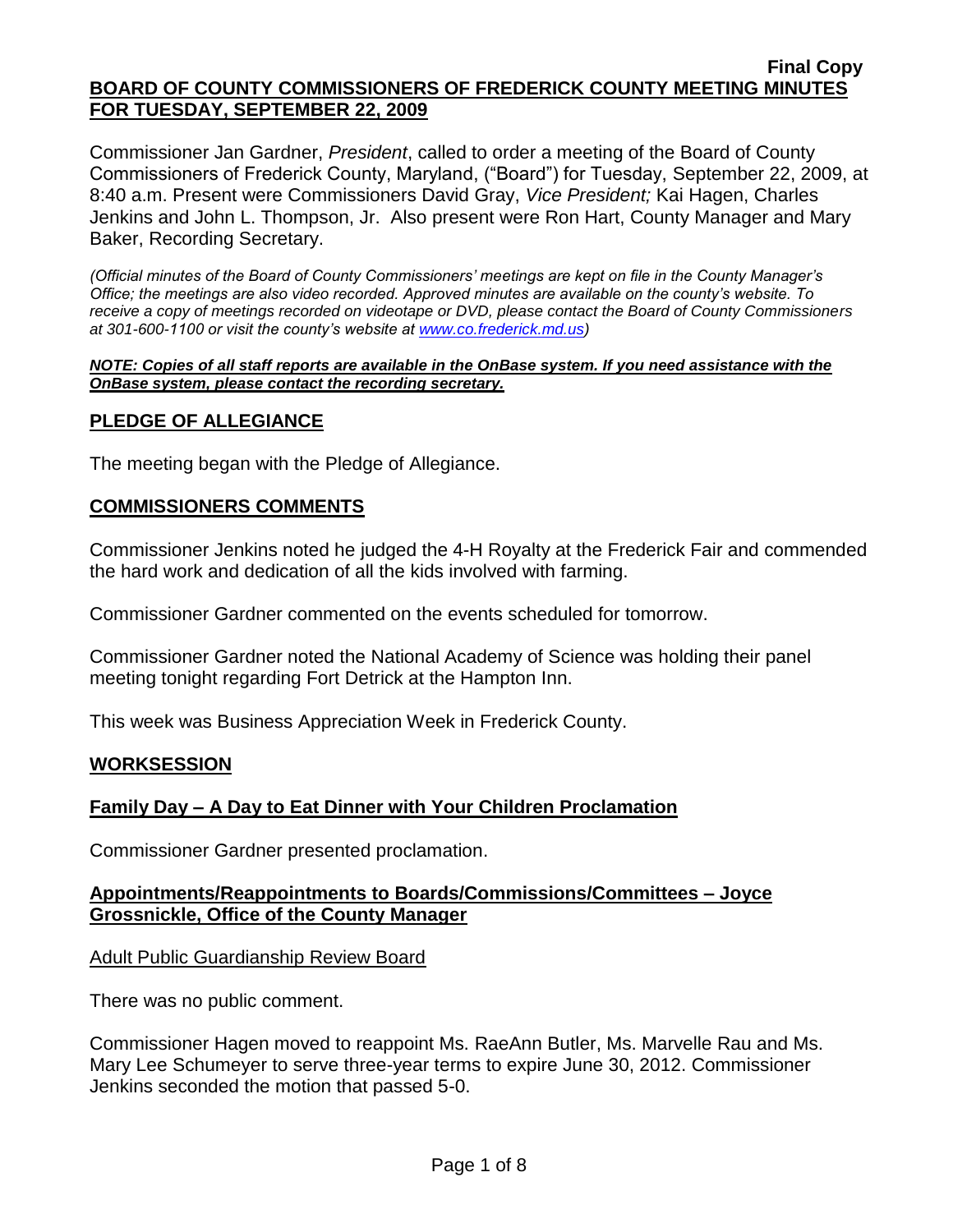### Human Relations Commission

There was no public comment.

Mr. Hayden Duke, Chairperson, Frederick County Human Relations Commission, provided information regarding the applicants.

Commissioner Hagen moved to appoint Mr. John Chaney to fill an unexpired term to expire June 30, 2012. Commissioner Gray seconded the motion.

Commissioner Thompson moved to amend the motion for the Board to interview Mr. Chaney to obtain his position on racial equality. The motion failed due to lack of a second.

The motion made by Commissioner Hagen, seconded by Commissioner Gray, passed 4-1 with Commissioner Thompson opposed.

Commissioner Thompson moved for the Board to interview Ms. Ingrid Jacobsen in a televised public interview. Commissioner Jenkins seconded the motion that passed 3-2 with Commissioners Gardner and Hagen opposed.

### Roads Board

There was no public comment.

Commissioner Jenkins moved to appoint Mr. Paul Fitzgerald to fill an unexpired term to expire June 30, 2014. Commissioner Hagen seconded the motion that passed 5-0.

## **Revision to the Critical Farms Ranking System – Tim Blaser, Planning Division**

Mr. Blaser presented revisions to the critical farms ranking system which would adequately evaluate the properties and recognize a property that was part of a large preservation area, but did not technically adjoin to a preserved property.

There was no public comment.

Commissioner Hagen moved approval of the revision to the ranking system as presented. Commissioner Gray seconded the motion that passed 5-0.

## **ADMINISTRATIVE BUSINESS**

## **Countywide Comprehensive Plan Update – Eric Soter and Jim Gugel, Planning Division**

Staff presented updates within Frederick County.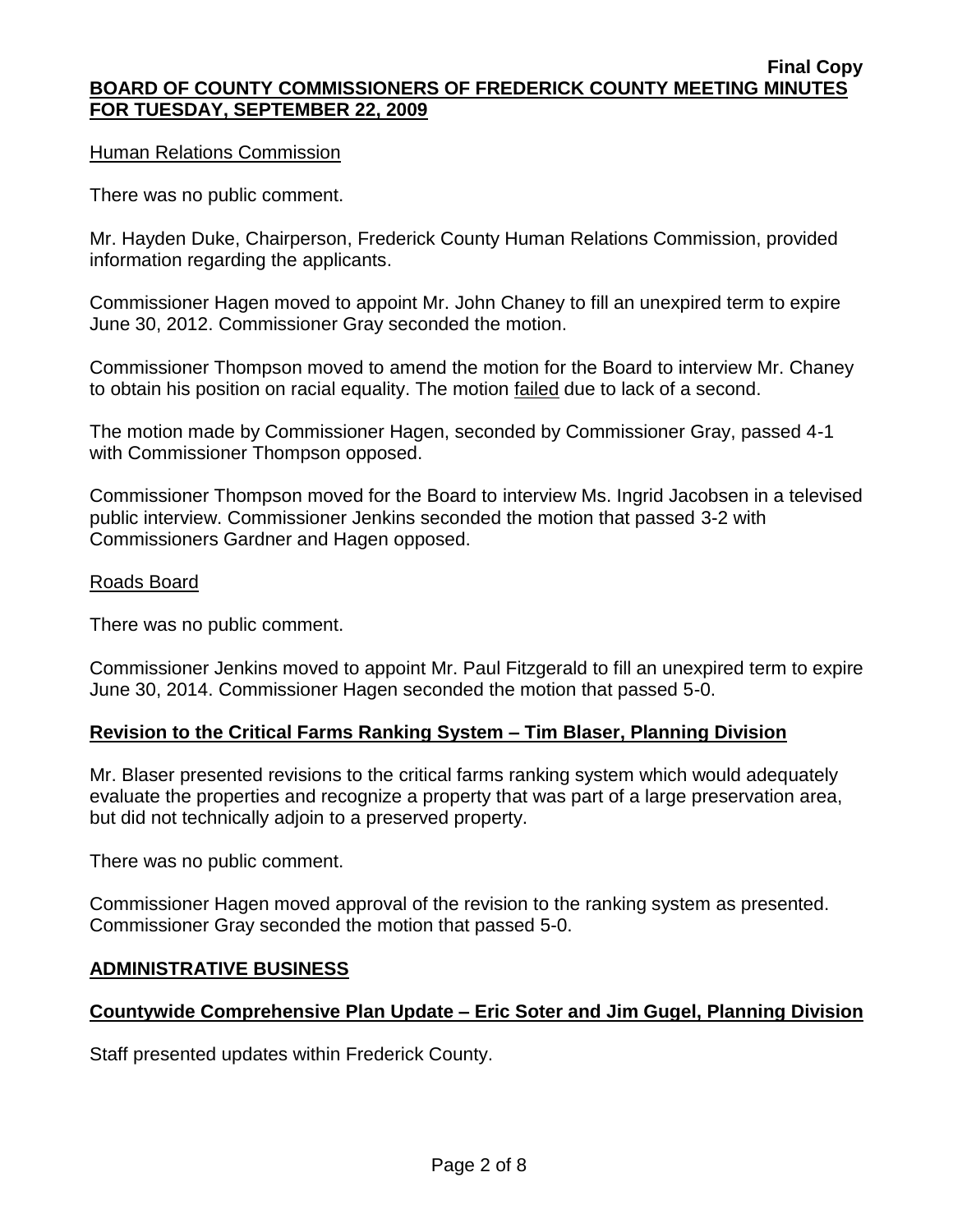For purposes of the following motions, these abbreviations will be used.

 **Ag/Rural – Agricultural/Rural LI – Limited Industrial VC - Village Center GI – General Industrial GC - General Commercial NR – Natural Resources**

**AG – Agricultural LDR - Low Density Residential RN - Rural Neighborhood ORI - Office, Research, Industrial RC – Resource Conservation WSSA – Water Sewer Service Area**

The Board and staff reviewed and made the following changes to the countywide comprehensive plan:

### Buckeystown:

Commissioner Jenkins moved to add 12 acres of additional LDR onto the Clagett property, as outlined for the expansion of Buckingham Choice. Commissioner Gardner seconded the motion that passed 4-1 with Commissioner Thompson opposed.

Commissioner Thompson requested Mike Marschner, Utilities and Solid Waste Management Division, comment on water/sewer/pump station issues on this parcel.

### Adamstown/Eastalco:

Commissioner Gardner requested to change LI east/west of Ballenger Creek Pike to AG, shift LI to the railroad track, but not across New Design Road. Commissioner Gray seconded the motion.

Commissioner Thompson requested to divide the motion.

The motion to remove LI from both sides of Ballenger Creek Pike, south of the tributary to Tuscarora Creek, passed 4-1 with Commissioner Jenkins opposed.

The motion to add LI where it was originally GI on the 2001 plan, east of Tuscarora Creek, along the railroad tracks, but not across New Design Road, passed 3-2 with Commissioners Jenkins and Thompson opposed.

Commissioner Thompson moved to designate the area west of Ballenger Creek Pike Ag/Rural which also included the corresponding changes to the growth boundary lines. Commissioner Gray seconded the motion that passed 5-0.

Commissioner Thompson moved to designate Tax Map 94, Parcels 1, 54 and102; Lot 1, the area between Agrow Drive and Winchester Boulevard, east of Capstine Road, as Ag/Rural. Commissioner Gray seconded the motion that failed 1-4 with Commissioners Gardner, Gray, Hagen and Jenkins opposed.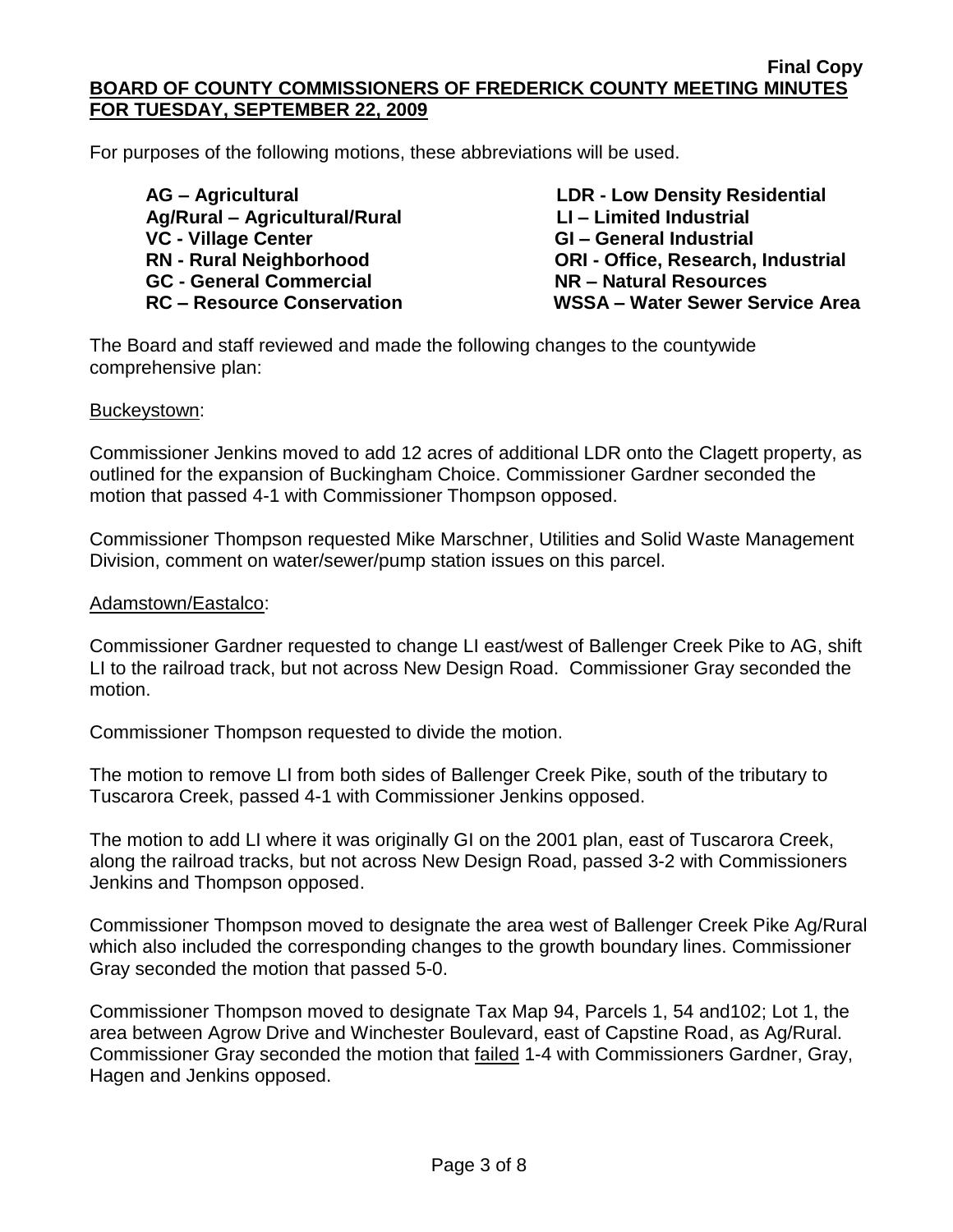Commissioner Thompson moved to designate the road from Mountville Road to Winchester Boulevard to Ballenger Creek Pike as a local road. The motion failed due to lack of a second.

## Point of Rocks:

(Commissioner Jenkins left the meeting.)

Commissioner Gardner moved to designate 4.23 acres at the northeast corner of US 15 and MD 464 as AG. Commissioner Thompson seconded the motion that passed 4-0 with Commissioner Jenkins absent.

Commissioner Thompson moved to designate Tax Map 108, Parcels 54 and 1, as Ag/Rural and remove the parcels from the growth area.

(Commissioner Jenkins entered the meeting.)

The motion passed 3-2 with Commissioners Gardner and Gray opposed.

Brunswick:

Commissioner Hagen moved to designate the area north of MD 17 as LDR. Commissioner Gray seconded the motion that passed 4-1 with Commissioner Thompson opposed.

Carroll Jones, Mayor, City of Brunswick, commented.

Commissioner Hagen moved to designate the four parcels north and south of MD 464 as Ag/Rural. Commissioner Gray seconded the motion that passed 5-0.

Commissioner Gray moved to pull in the growth boundary of the four parcels north and south of MD 464. Commissioner Thompson seconded the motion that passed 5-0.

Commissioner Thompson moved to designate Rosemont (east side parcels) as RN. Commissioner Gray seconded the motion that passed 3-2 with Commissioners Gardner and Jenkins opposed.

Commissioner Thompson moved to designate Tax Map 108, Parcels 54 and 1, located north of MD 28, as Ag/Rural on the comprehensive plan. Commissioner Gray seconded the motion that passed 3-2 with Commissioners Gardner and Jenkins opposed.

Commissioner Thompson moved to extend the Ag/Rural designation to the parcel that adjoined the above parcel. Commissioner Gray seconded the motion that passed 4-1 with Commissioner Jenkins opposed.

Commissioner Thompson moved to oppose excluding the growth area. Commissioner Jenkins seconded the motion that passed 4-1 with Commissioner Jenkins opposed.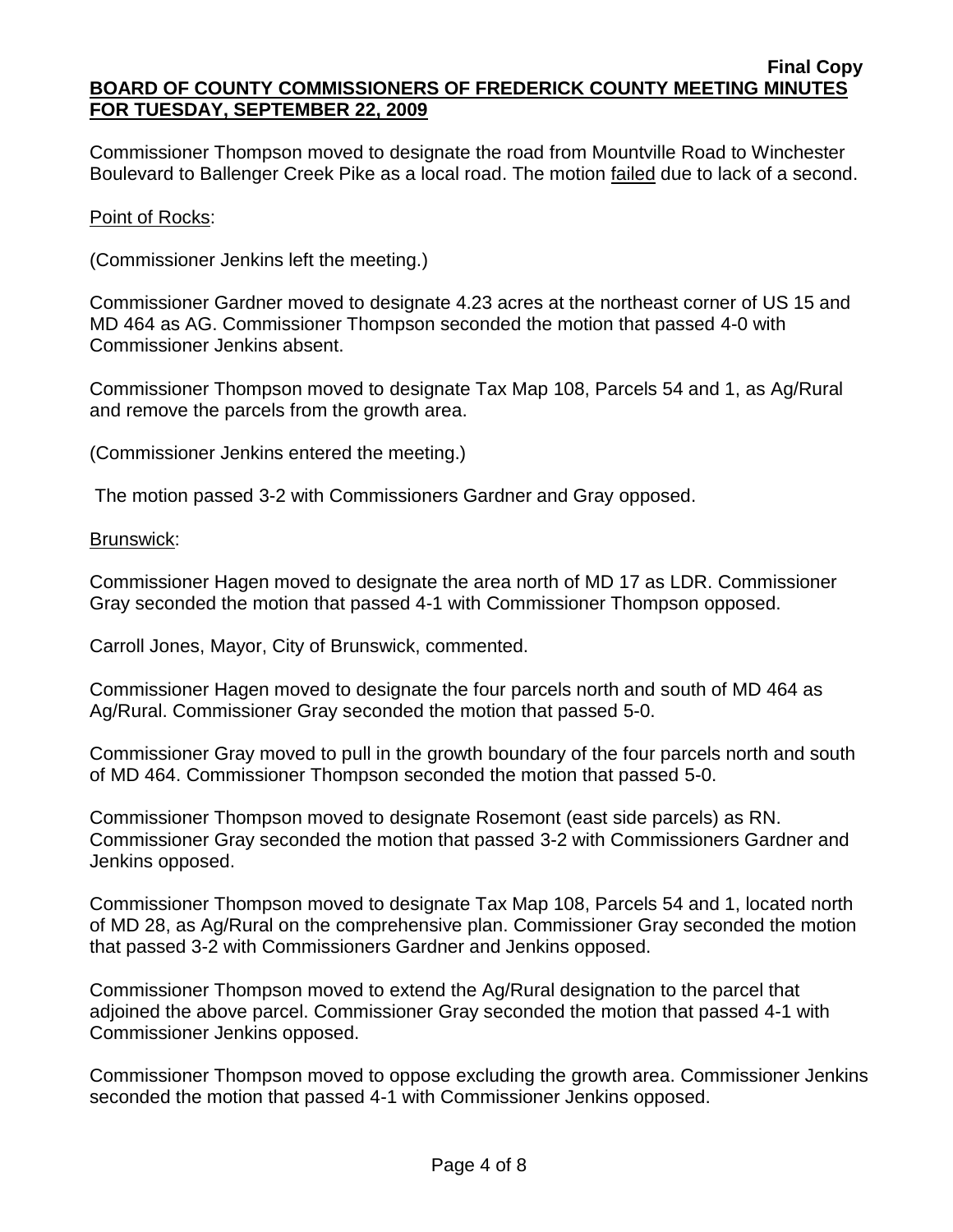# **LUNCH BREAK**

# **1:15 P.M. RESUMED**

### Jefferson:

(Commissioners Gardner and Gray arrived at the meeting.)

Commissioner Hagen moved to keep the LDR designation on the Long Property (Tax Map 84, Parcel 69) as shown on the current plan.

The motion was withdrawn.

Commissioner Hagen moved to reduce the growth boundary around Jefferson to align with the LDR designation of the adjacent property (Woodbourne Manor) and extend across the Long Property from that point. The motion passed 5-0.

Commissioner Thompson made a motion to move the middle school symbol down near the elementary school. The motion passed by consensus.

Commissioner Thompson moved to extend the growth area boundary to exclude the Long property. Commissioner Gray seconded the motion that failed 2-3 with Commissioners Gardner, Hagen and Jenkins opposed.

Commissioner Thompson moved to keep a small area of GC as AG in the area of Old Holter Road. Commissioner Hagen seconded the motion that passed 3-2 with Commissioners Gardner and Jenkins opposed.

### Frederick:

Commissioner Thompson moved to designate the southwestern area of Essroc, a mineral mining area along New Design Road as AG. Commissioner Gray seconded the motion that passed 3-2 with Commissioners Gardner and Jenkins opposed.

Commissioner Thompson moved to designate the area east of Interstate 70 to Mount Phillip Road as Ag/Rural. Commissioner Gray seconded the motion that failed 2-3 with Commissioners Gardner, Hagen and Jenkins opposed.

Commissioner Thompson moved to remove a private driveway from Catoctin Mountain Highway. This motion **failed 2-3 with Commissioners Gardner**, Hagen and Jenkins opposed.

Commissioner Jenkins moved to designate the three parcels referencing the Bartlett Property along Buckeystown Pike, (Tax Map 95, Parcels 131 and 002 and Tax Map 86, Parcel 97) from Ag to LI. The motion failed due to lack of a second.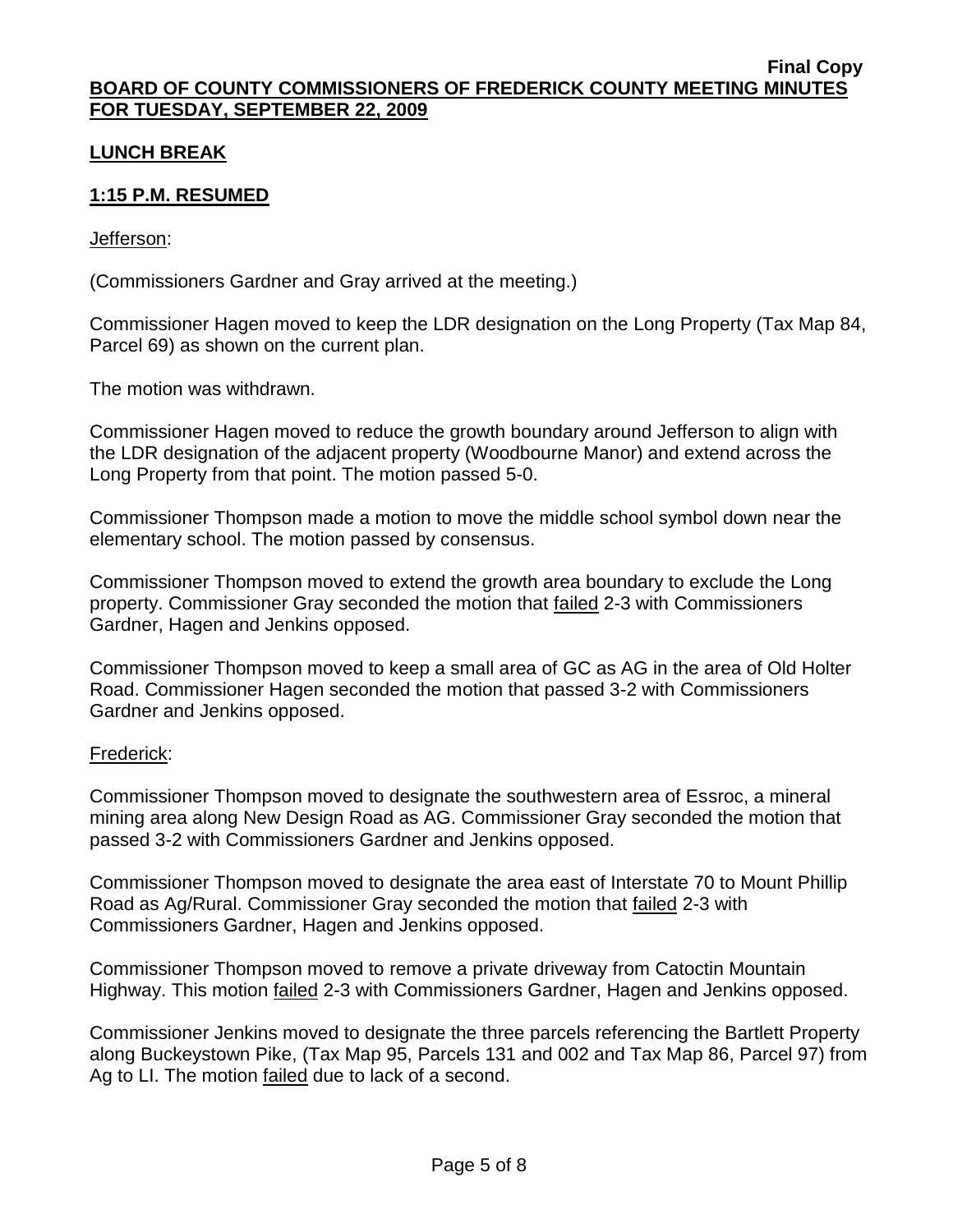Commissioner Thompson moved to designate the area of Gladhill/Landmark properties as Ag/Rural. Commissioner Hagen seconded the motion that passed 4-1 with Commissioner Gardner opposed.

Commissioner Thompson moved to exclude the above property from the municipal growth boundary. Commissioner Hagen seconded the motion that passed 5-0.

Commissioner Thompson noted the above property was a no-plan WSSA.

Commissioner Gardner moved to bring the rural residential area of Yellow Springs Road into the municipal boundary growth area. Commissioner Hagen seconded the motion that passed 5-0.

The Board requested the three-tier areas east, northwest and west in this area be looked at more extensively.

Commissioner Thompson moved to designate the Whittier area near the middle school site as Ag/Rural. Commissioner Gray seconded the motion that passed 5-0.

Commissioner Thompson moved to designate the Sanner property as Ag/Rural. Commissioner Gray seconded the motion that passed 4-1 with Commissioner Jenkins opposed.

Commissioner Thompson moved to designate the area to the left of the Sanner property to AG. Commissioner Hagen seconded the motion that passed 3-2 with Commissioners Gardner and Jenkins opposed.

Commissioner Thompson moved to designate all the property to the left of the Sanner property, west of Yellow Springs Road and all properties outside of city limits, as Ag/Rural to match the existing zoning and land use designations. Commissioner Gray seconded the motion that passed 5-0.

Commissioner Thompson moved to designate the area from Yellow Springs Road, Walter Martz Road to Indian Springs Road, as Ag/Rural. Commissioner Hagen seconded the motion that passed 5-0.

Commissioner Thompson moved to designate the area near and adjoining Whittier as Ag/Rural. Commissioner Hagen seconded the motion that passed 5-0.

Commissioner Thompson moved to designate the area along Yellow Springs Road and just west of it as Ag/Rural with AG or residential zoning. The motion passed 5-0.

Commissioner Thompson moved to designate the area west of Fort Detrick and west of Rocky Springs Road, the area of Kemp Lane, as AG. Commissioner Gray seconded the motion that passed 4-1 with Commissioner Jenkins opposed.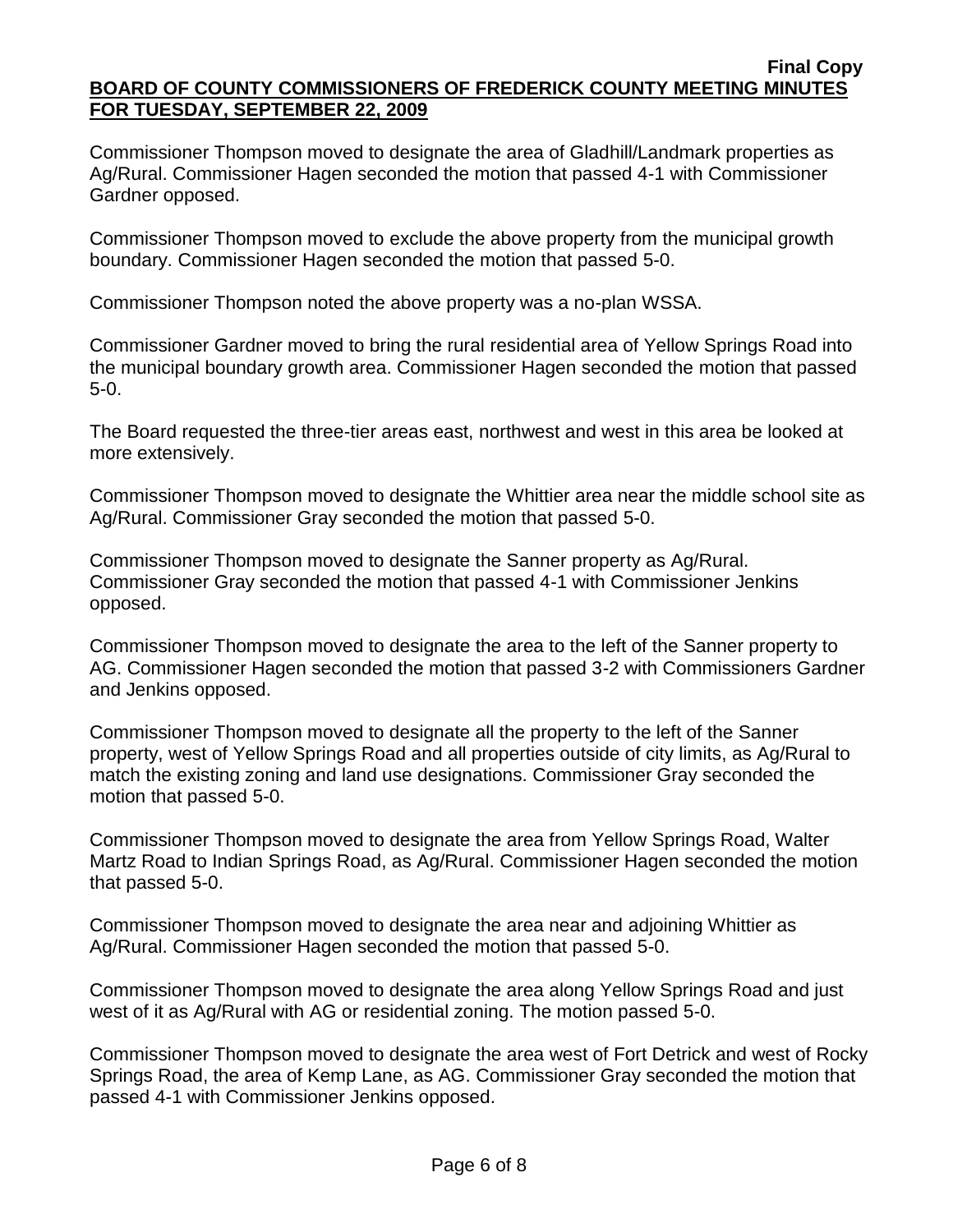Commissioner Thompson moved to designate the entire parcel south of Fort Detrick, west of Rocky Springs Road, the area of Kemp Lane, as Ag/Rural. Commissioner Hagen seconded the motion that passed 4-1 with Commissioner Jenkins opposed.

Commissioner Thompson moved to designate the property south of Old National Pike (part of Summers Annexation) as Ag/Rural. Commissioner Gray seconded the motion that passed 4-1 with Commissioner Jenkins opposed.

Commissioner Thompson moved to designate the parcel just above and to the left of Old National Pike (part of Summers Annexation) excluding the area along Interstate 70, Parcel 291, as Ag/Rural. Commissioner Gray seconded the motion that passed 5-0.

Commissioner Thompson moved to designate Parcel 831 as Ag/Rural. Commissioner Hagen seconded the motion that passed 5-0.

Commissioner Thompson moved to designate Parcel 652 and 127 (portions of the Summers Farm) as Ag/Rural. Commissioner Hagen seconded the motion that passed 4-1 with Commissioner Jenkins opposed.

Commissioner Thompson moved to designate Parcel 913 as Ag/Rural. Commissioner Gray seconded the motion that passed 5-0.

Commissioner Thomson moved to designate Parcel 105/818, the area of Grove Hill Road, as Ag/Rural, Commissioner Gray seconded the motion that passed 5-0.

Commissioner Thompson moved to designate Parcel 415, the area near the elementary school, as Ag/Rural. Commissioner Gray seconded the motion that passed 5-0.

(Commissioner Gardner left the meeting.)

Commissioner Thompson moved to designate all four lots along Butterfly Lane as Ag/Rural. Commissioner Hagen seconded the motion that passed 4-0 with Commissioner Gardner absent.

Commissioner Hagen moved to designate the ORI properties south of Interstate 70 and north of Jefferson Pike, Tax Map 76, Parcels 89, 26, 91, 136, 377 and 308, to Ag/Rural. Commissioner Thompson seconded the motion that passed 3-1 with Commissioner Jenkins opposed and Commissioner Gardner absent.

There was consensus to move the properties designated as AG out of the growth boundaries.

(Commissioner Gardner entered the meeting.)

Commissioner Jenkins moved to designate Beckley's property as GC. The motion failed due to lack of a second.